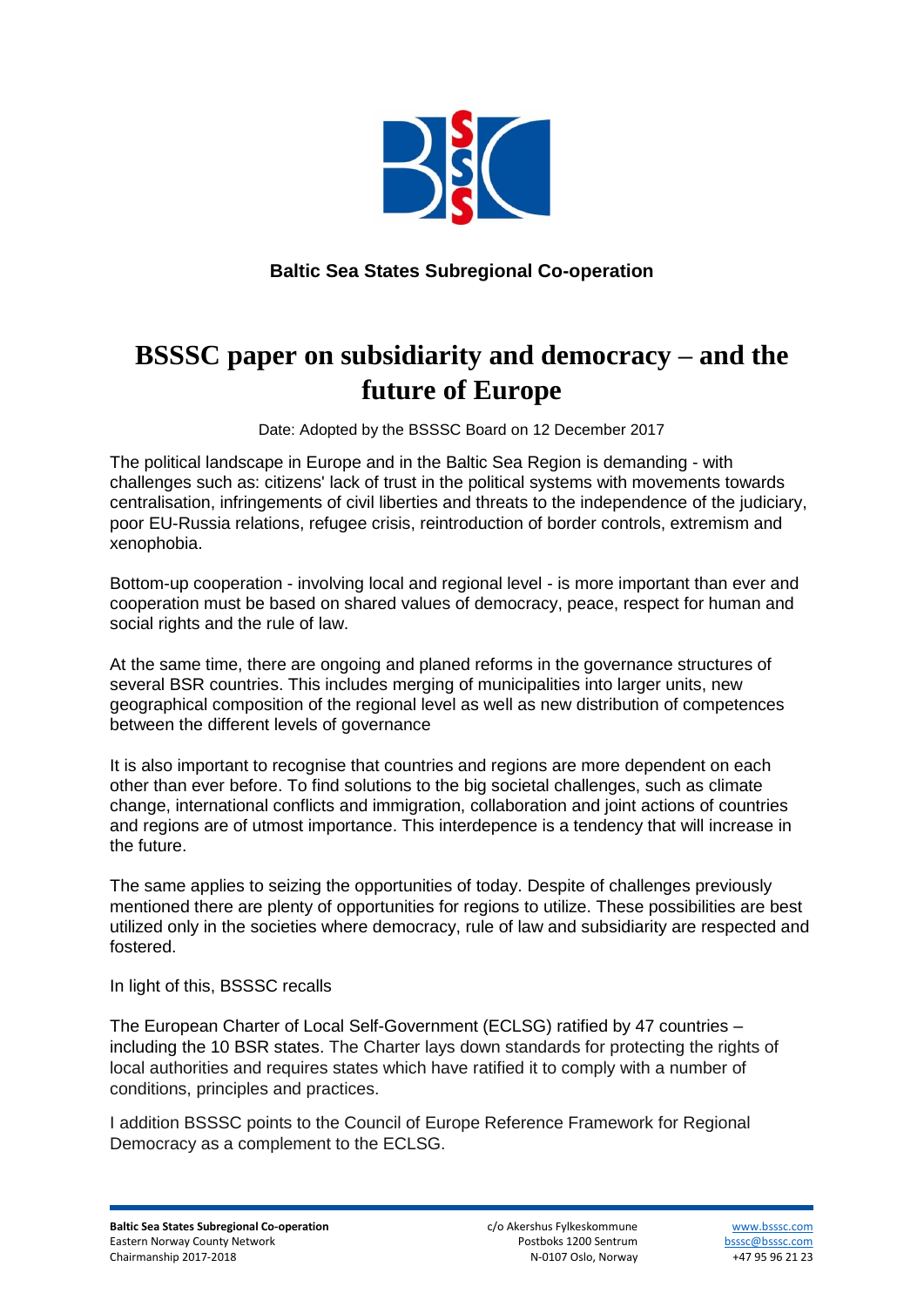## **With regard to the principle of subsidiarity and democracy, BSSSC underlines**

that subsidiarity is a fundamental democratic principle, because an ever closer union among the citizens of Europe demands that decisions are taken as openly as possible and as closely to the people as possible.

As the subsidiarity principle aims to ensure that decisions are taken as closely as possible to the citizen, constant checks should be made to verify that action at the EU level is justified in light of the possibilities available at national, regional or local level.

*BSSSC strongly supports the good governance principles – the rule of law, participation, transparency, efficiency, equity, accountability, responsiveness and consensus.* 

Support and active participation of citizens in politics and civic life is vital for the development of good governance and prosperous societies.

BSSSC welcomes the EU-commissions statement in its work programme 2018 stressing that the respect for the rule of law implies as an independent judiciary that must be free from political control and should be a prerequisite for a society in which peace, freedom, tolerance, solidarity and justice prevail. The Commission also underlines that rule of law is indispensable for sustainable and fair growth, as well as for trust in Europe.

### **With regard to reforms on local and regional level, the BSSSC recalls**

The recommendation of the Committee of Ministers in Council of Europe (CoE) to member states on the processes of reform of boundaries and/or structure of local and regional authorities. CoE calls on the governments of member states to:

- undertake thorough preparation, in order to identify and take account of the applicable legal and practical preconditions;
- ensure the existence of well-designed decision-making procedures based on good institutional dialogue;
- elaborate a step-by-step plan and clearly assign responsibilities including leadership for the implementation of the reform, as well as arrange for the consistent monitoring of it;
- undertake broad and unbiased evaluation of the results and keep the relevant local and/or regional authorities informed;

*BSSSC urges national authorities in the Baltic Sea Region to respect the principles of subsidiarity and democracy when planning and implementing reforms at local and regional level.*

BSSSC acknowledges that the youth have legitimate opinions and want to share their approaches and models for stronger involvement in decision-making at all levels of governance. Young people's commitment, creativity and critical thinking should be seen and utilised as a resource when reforming the governance structures.

#### **With regard to the future of Europe, the BSSSC**

underlines the need for a territorial dimension as the key vehicle for improving the governance process within the EU, by reinforcing relations between all levels of government, and consequently by helping to implement a sound multi-level governance process within the EU territory.